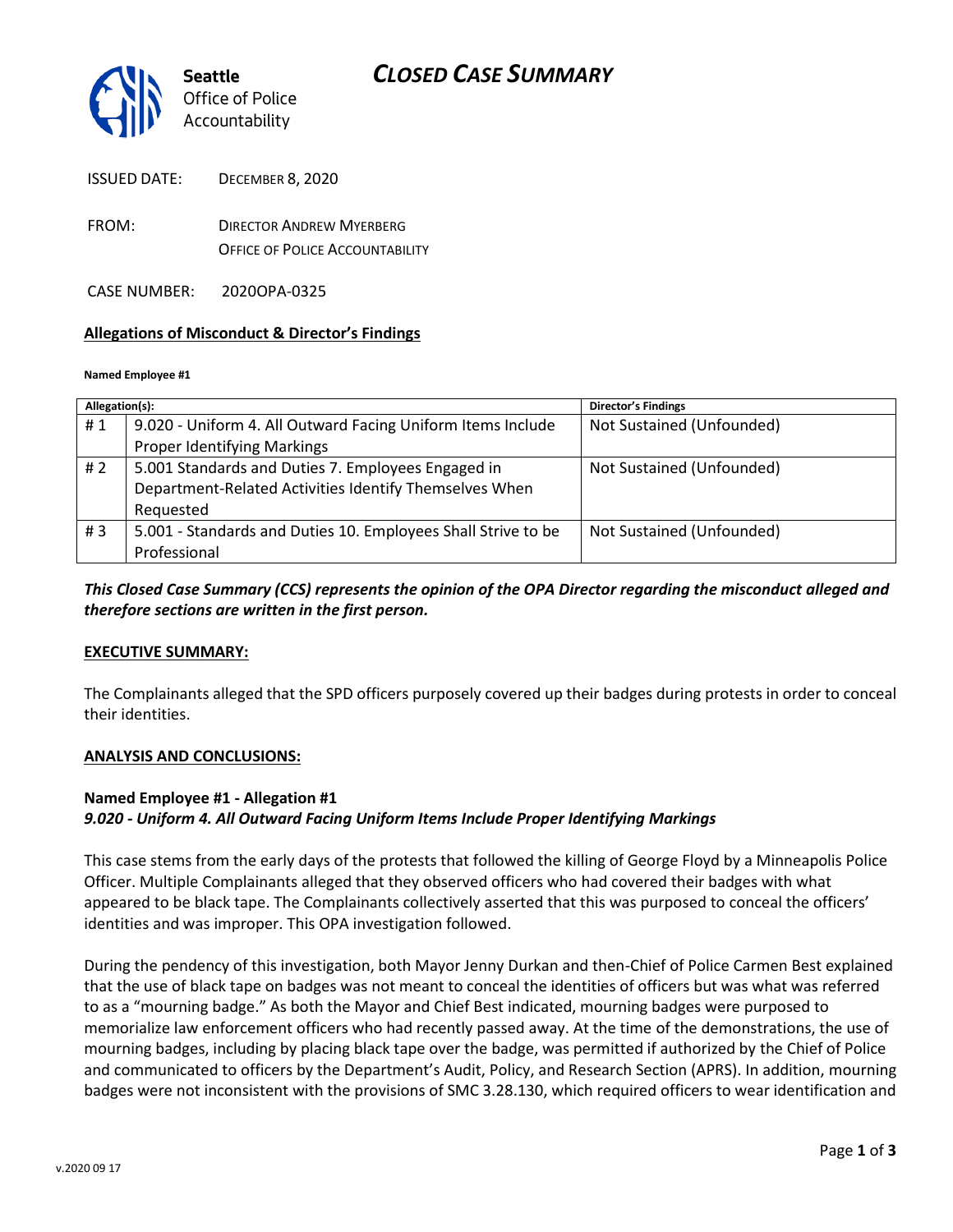

**Seattle** *Office of Police Accountability*

# *CLOSED CASE SUMMARY*

OPA CASE NUMBER: 2020OPA-0325

to identify themselves when requested. The SMC mandated that officers wear a name tag with last name and first initial visible, but not that the officers also display their serial numbers.

On June 3, 2020, Mayor Durkan and Chief Best met with demonstrators and committed to revisiting the policy concerning mourning badges to ensure that officers' serial numbers were viewable by the public. In addition, on June 15, 2020, the Seattle City Council passed, and Mayor Durkan signed, an ordinance that, while permitting the continued use of mourning badges, prohibited the covering of serial numbers.

Lastly, on September 1, 2020, APRS issued a directive to the entire Department informing officers that mourning badges could still be worn but clarifying that officers were now required to obtain and use an approved badge. Policy was modified accordingly, and the new policy was provided for review to all SPD employees.

As referenced above, OPA's review of policy and the SMC confirmed that the officers were permitted to use mourning badges at the time that these complaints were filed. OPA also verified that the Chief authorized mourning badges on the following dates: on April 13, 2020 to commemorate the death of a Bainbridge Island police officer; on July 15, 2020 to commemorate the death of a Bothell police officer; and on September 8, 2020 to commemorate the death of a King County Sheriff's Office deputy. As such, mourning badges were functionally authorized from April through September and during the pendency of the protests.

The Complainants made several allegations of wrongdoing in their complaints. Some alleged that, because an SPD officer did not pass away, mourning badges were impermissible. However, policy permitted the use of mourning badges for officers from other law enforcement agencies. Some other Complainants asserted that officers deliberately covered up their badges to avoid being identified. There is simply no evidence of this in the record or based on the Body Worn Video reviewed by OPA. To the contrary, OPA determined that the coverings on badges were consistent with mourning badges and not some ad hoc attempt to cover up identities. Moreover, OPA further determined that, in virtually every situation, officers wore name tags that provided the officers' last names and first initials. This was sufficient to allow for identification of officers and, to be clear, was all that was required by the law at that time.

Had SPD not revised its policy in this area, OPA would have recommended that it do so via a Management Action Recommendation. However, based on the changes outlined above, such a policy recommendation is unnecessary. As such, and when evaluating the merits of the Complainants' allegations, OPA finds no evidence of a deliberate and systemic attempt on the part of officers to hide their identities by placing black tape on their badges. OPA thus recommends that this allegation, as well as Allegations #2 and #3, be Not Sustained – Unfounded.

## Recommended Finding: **Not Sustained (Unfounded)**

## **Named Employee #2 - Allegation #1**

## *5.001 Standards and Duties 7. Employees Engaged in Department-Related Activities Identify Themselves When Requested*

For the same reasons as stated above (*see* Named Employee #1 – Allegation #1), OPA recommends that this allegation be Not Sustained – Unfounded.

Recommended Finding: **Not Sustained (Unfounded)**